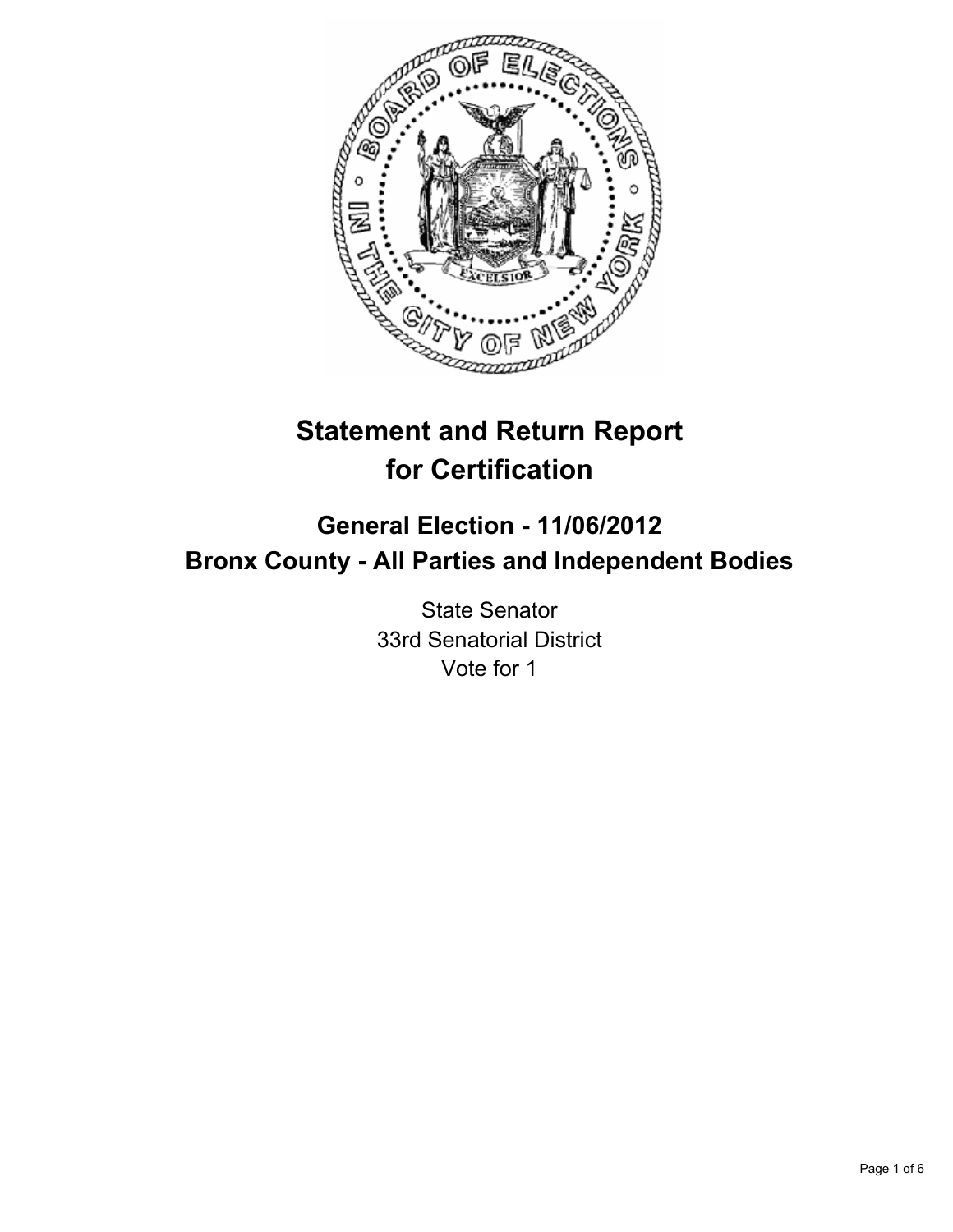

| <b>PUBLIC COUNTER</b>                                    | 3,891 |
|----------------------------------------------------------|-------|
| <b>EMERGENCY</b>                                         | 0     |
| ABSENTEE/MILITARY                                        | 82    |
| <b>FEDERAL</b>                                           | 10    |
| <b>SPECIAL PRESIDENTIAL</b>                              | 0     |
| <b>AFFIDAVIT</b>                                         | 616   |
| <b>Total Ballots</b>                                     | 4,599 |
| Less - Inapplicable Federal/Special Presidential Ballots | (10)  |
| <b>Total Applicable Ballots</b>                          | 4,589 |
| J. GUSTAVO RIVERA (DEMOCRATIC)                           | 3,836 |
| MICHAEL E. WALTERS (REPUBLICAN)                          | 64    |
| MICHAEL E. WALTERS (CONSERVATIVE)                        | 21    |
| J. GUSTAVO RIVERA (WORKING FAMILIES)                     | 52    |
| <b>Total Votes</b>                                       | 3,973 |
| Unrecorded                                               | 616   |

| <b>PUBLIC COUNTER</b>                                    | 16,413         |
|----------------------------------------------------------|----------------|
| <b>EMERGENCY</b>                                         | 0              |
| ABSENTEE/MILITARY                                        | 369            |
| <b>FEDERAL</b>                                           | 49             |
| <b>SPECIAL PRESIDENTIAL</b>                              | 1              |
| <b>AFFIDAVIT</b>                                         | 2,824          |
| <b>Total Ballots</b>                                     | 19,656         |
| Less - Inapplicable Federal/Special Presidential Ballots | (50)           |
| <b>Total Applicable Ballots</b>                          | 19,606         |
| J. GUSTAVO RIVERA (DEMOCRATIC)                           | 15,711         |
| MICHAEL E. WALTERS (REPUBLICAN)                          | 616            |
| MICHAEL E. WALTERS (CONSERVATIVE)                        | 132            |
| J. GUSTAVO RIVERA (WORKING FAMILIES)                     | 268            |
| AKEEN WATSON (WRITE-IN)                                  | 1              |
| CHUCK SCHUMER (WRITE-IN)                                 | 1              |
| <b>GAVIN JAMES (WRITE-IN)</b>                            | 1              |
| <b>JESS VENTURA (WRITE-IN)</b>                           | 1              |
| RUBEN DIAZ (WRITE-IN)                                    | $\overline{2}$ |
| RUTH H. THOMPSON (WRITE-IN)                              | 1              |
| UNATTRIBUTABLE WRITE-IN (WRITE-IN)                       | 4              |
| <b>Total Votes</b>                                       | 16,738         |
| Unrecorded                                               | 2.868          |
|                                                          |                |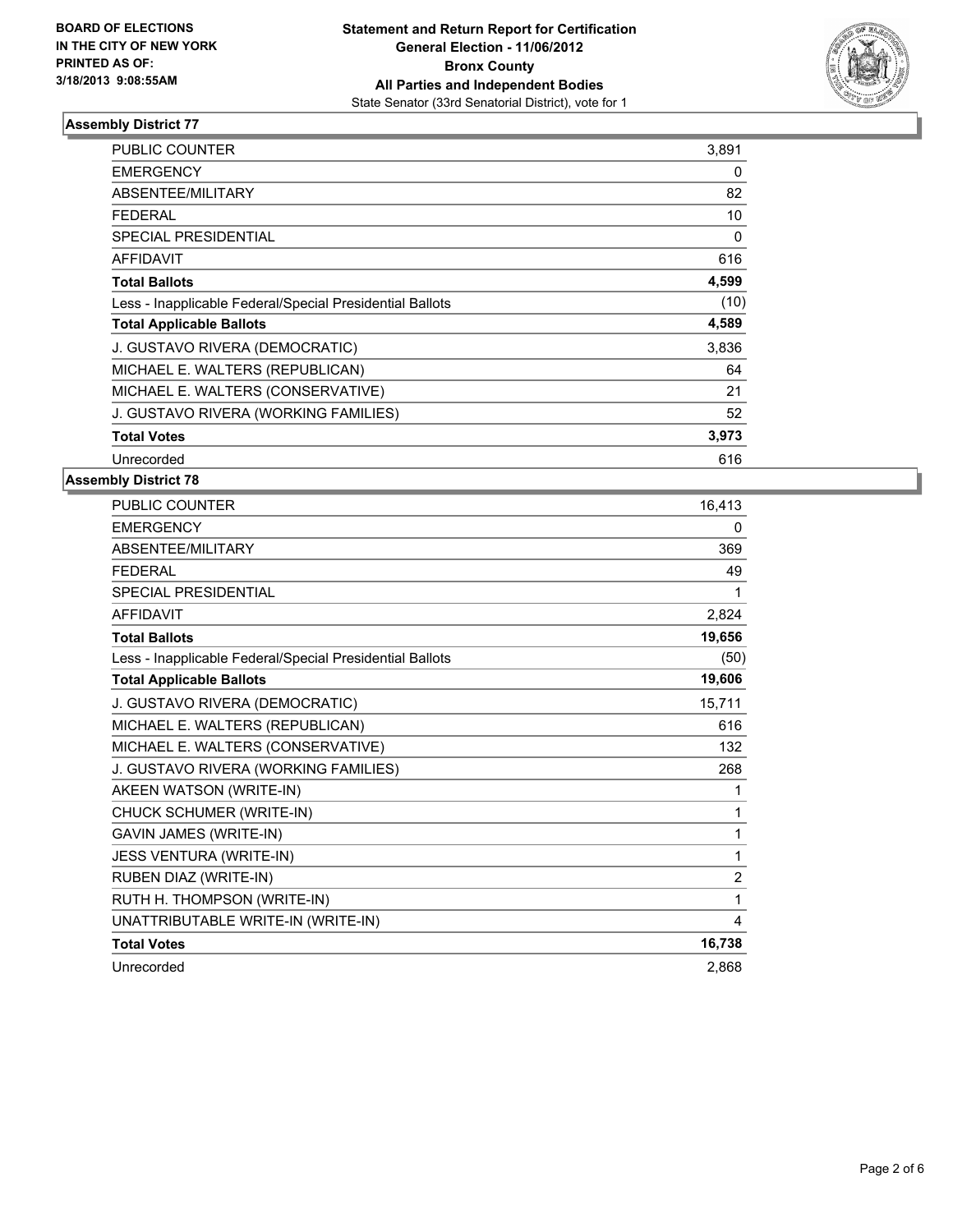

| <b>PUBLIC COUNTER</b>                                    | 8,737  |
|----------------------------------------------------------|--------|
| <b>EMERGENCY</b>                                         | 0      |
| ABSENTEE/MILITARY                                        | 159    |
| <b>FEDERAL</b>                                           | 11     |
| <b>SPECIAL PRESIDENTIAL</b>                              | 0      |
| <b>AFFIDAVIT</b>                                         | 1,448  |
| <b>Total Ballots</b>                                     | 10,355 |
| Less - Inapplicable Federal/Special Presidential Ballots | (11)   |
| <b>Total Applicable Ballots</b>                          | 10,344 |
| J. GUSTAVO RIVERA (DEMOCRATIC)                           | 8,217  |
| MICHAEL E. WALTERS (REPUBLICAN)                          | 136    |
| MICHAEL E. WALTERS (CONSERVATIVE)                        | 41     |
| J. GUSTAVO RIVERA (WORKING FAMILIES)                     | 140    |
| UNATTRIBUTABLE WRITE-IN (WRITE-IN)                       | 1      |
| <b>Total Votes</b>                                       | 8,535  |
| Unrecorded                                               | 1.809  |

| <b>PUBLIC COUNTER</b>                                    | 1.349             |
|----------------------------------------------------------|-------------------|
| <b>EMERGENCY</b>                                         | 0                 |
| ABSENTEE/MILITARY                                        | $12 \overline{ }$ |
| <b>FEDERAL</b>                                           | 4                 |
| <b>SPECIAL PRESIDENTIAL</b>                              | 0                 |
| <b>AFFIDAVIT</b>                                         | 198               |
| <b>Total Ballots</b>                                     | 1,563             |
| Less - Inapplicable Federal/Special Presidential Ballots | (4)               |
| <b>Total Applicable Ballots</b>                          | 1,559             |
| J. GUSTAVO RIVERA (DEMOCRATIC)                           | 1,124             |
| MICHAEL E. WALTERS (REPUBLICAN)                          | 146               |
| MICHAEL E. WALTERS (CONSERVATIVE)                        | 23                |
| J. GUSTAVO RIVERA (WORKING FAMILIES)                     | 37                |
| <b>Total Votes</b>                                       | 1,330             |
| Unrecorded                                               | 229               |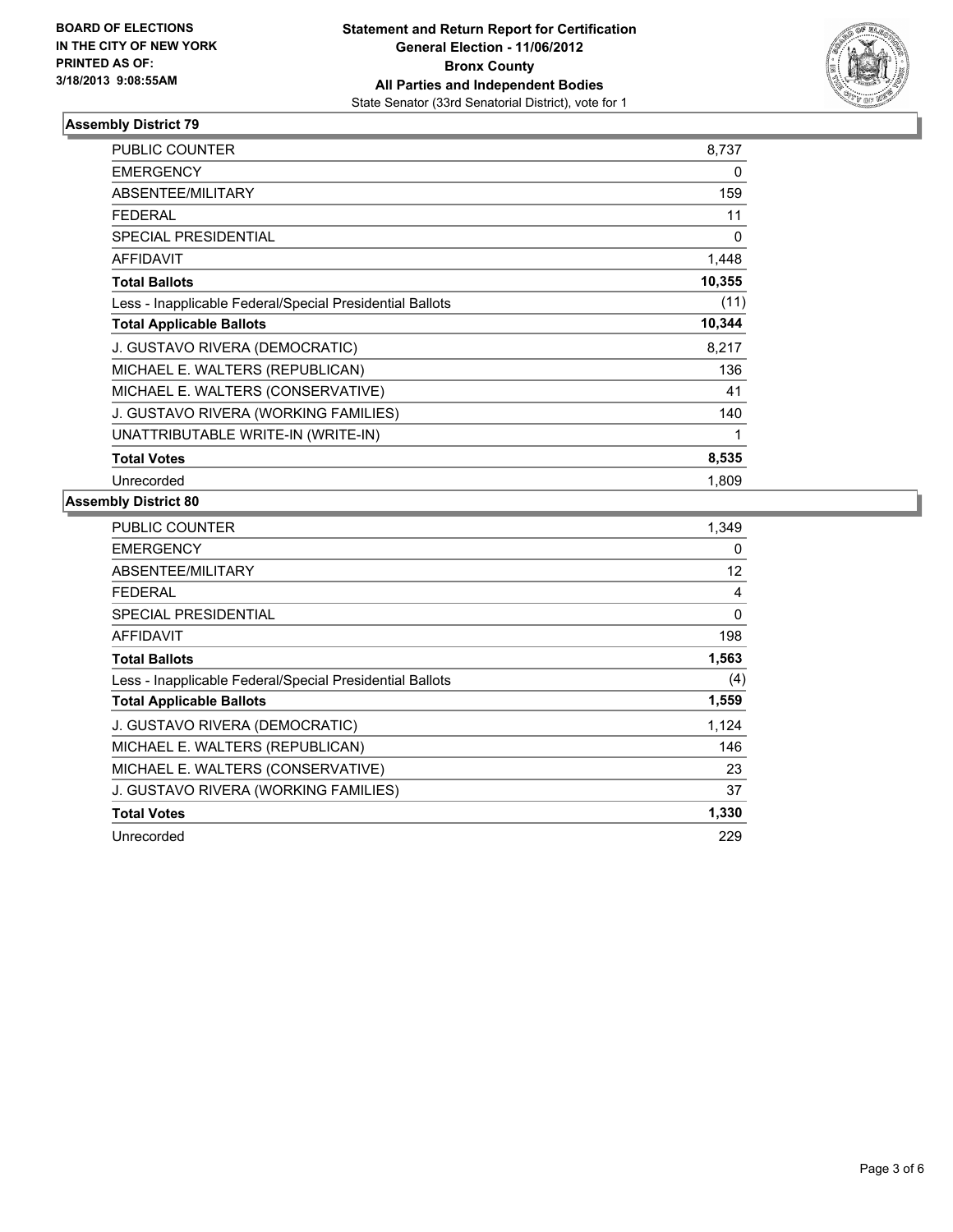

| <b>PUBLIC COUNTER</b>                                    | 4,983 |
|----------------------------------------------------------|-------|
| <b>EMERGENCY</b>                                         | 0     |
| ABSENTEE/MILITARY                                        | 223   |
| <b>FEDERAL</b>                                           | 29    |
| <b>SPECIAL PRESIDENTIAL</b>                              | 0     |
| <b>AFFIDAVIT</b>                                         | 603   |
| <b>Total Ballots</b>                                     | 5,838 |
| Less - Inapplicable Federal/Special Presidential Ballots | (29)  |
| <b>Total Applicable Ballots</b>                          | 5,809 |
| J. GUSTAVO RIVERA (DEMOCRATIC)                           | 4,569 |
| MICHAEL E. WALTERS (REPUBLICAN)                          | 314   |
| MICHAEL E. WALTERS (CONSERVATIVE)                        | 53    |
| J. GUSTAVO RIVERA (WORKING FAMILIES)                     | 97    |
| EFRAIN GONZALEZ (WRITE-IN)                               | 1     |
| <b>Total Votes</b>                                       | 5,034 |
| Unrecorded                                               | 775   |

| <b>PUBLIC COUNTER</b>                                    | 20,878 |
|----------------------------------------------------------|--------|
| <b>EMERGENCY</b>                                         | 0      |
| ABSENTEE/MILITARY                                        | 376    |
| <b>FEDERAL</b>                                           | 62     |
| SPECIAL PRESIDENTIAL                                     | 0      |
| AFFIDAVIT                                                | 3,335  |
| <b>Total Ballots</b>                                     | 24,651 |
| Less - Inapplicable Federal/Special Presidential Ballots | (62)   |
| <b>Total Applicable Ballots</b>                          | 24,589 |
| J. GUSTAVO RIVERA (DEMOCRATIC)                           | 20,577 |
| MICHAEL E. WALTERS (REPUBLICAN)                          | 491    |
|                                                          |        |
| MICHAEL E. WALTERS (CONSERVATIVE)                        | 124    |
| J. GUSTAVO RIVERA (WORKING FAMILIES)                     | 300    |
| UNATTRIBUTABLE WRITE-IN (WRITE-IN)                       | 1      |
| <b>Total Votes</b>                                       | 21,493 |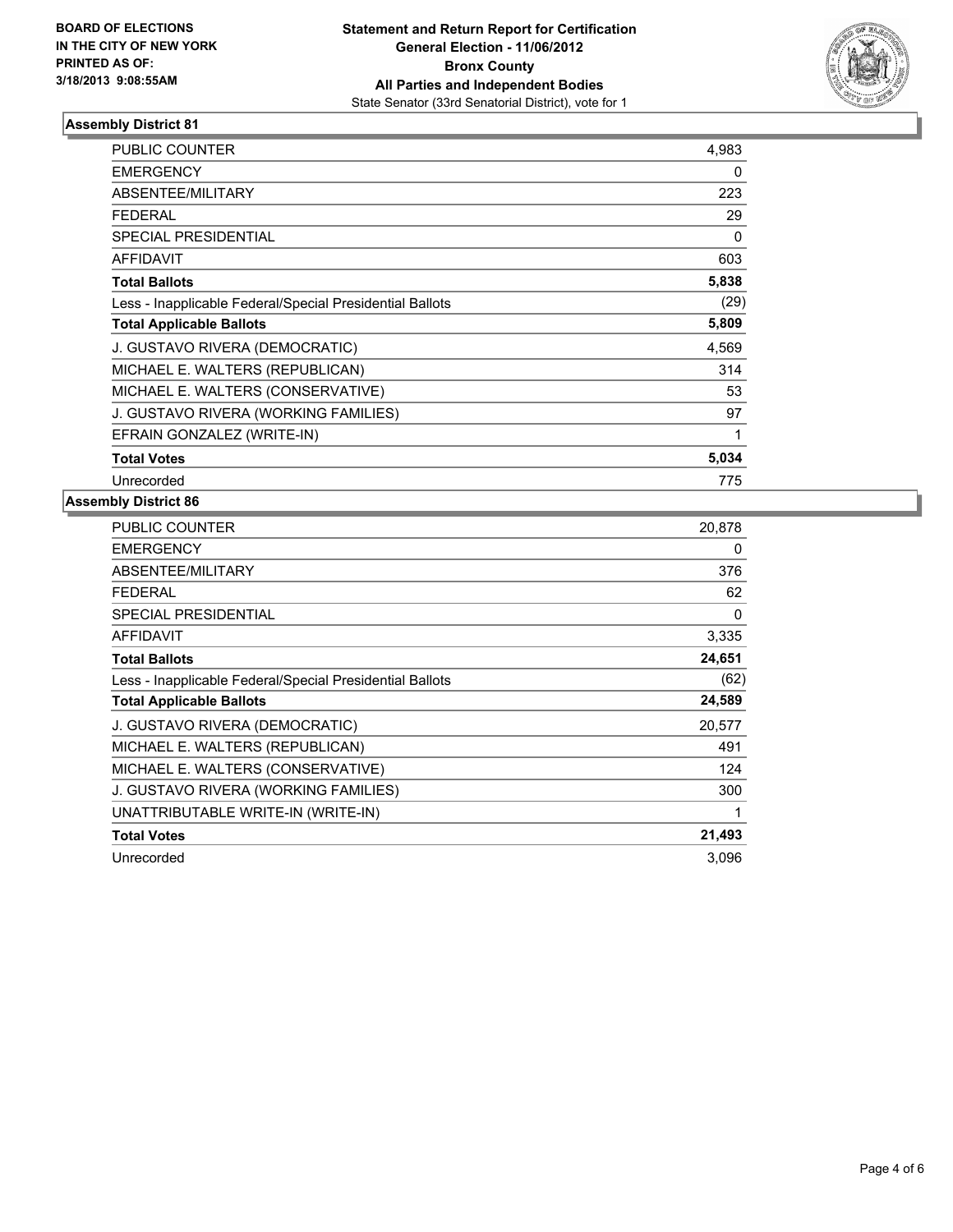

| <b>PUBLIC COUNTER</b>                                    | 2,606 |
|----------------------------------------------------------|-------|
| <b>EMERGENCY</b>                                         | 2     |
| <b>ABSENTEE/MILITARY</b>                                 | 33    |
| <b>FEDERAL</b>                                           | 3     |
| <b>SPECIAL PRESIDENTIAL</b>                              | 0     |
| <b>AFFIDAVIT</b>                                         | 358   |
| <b>Total Ballots</b>                                     | 3,002 |
| Less - Inapplicable Federal/Special Presidential Ballots | (3)   |
| <b>Total Applicable Ballots</b>                          | 2,999 |
| J. GUSTAVO RIVERA (DEMOCRATIC)                           | 2,188 |
| MICHAEL E. WALTERS (REPUBLICAN)                          | 117   |
| MICHAEL E. WALTERS (CONSERVATIVE)                        | 18    |
| J. GUSTAVO RIVERA (WORKING FAMILIES)                     | 51    |
| JEFFREY D KLEIN (WRITE-IN)                               |       |
| <b>Total Votes</b>                                       | 2,375 |
| Unrecorded                                               | 624   |